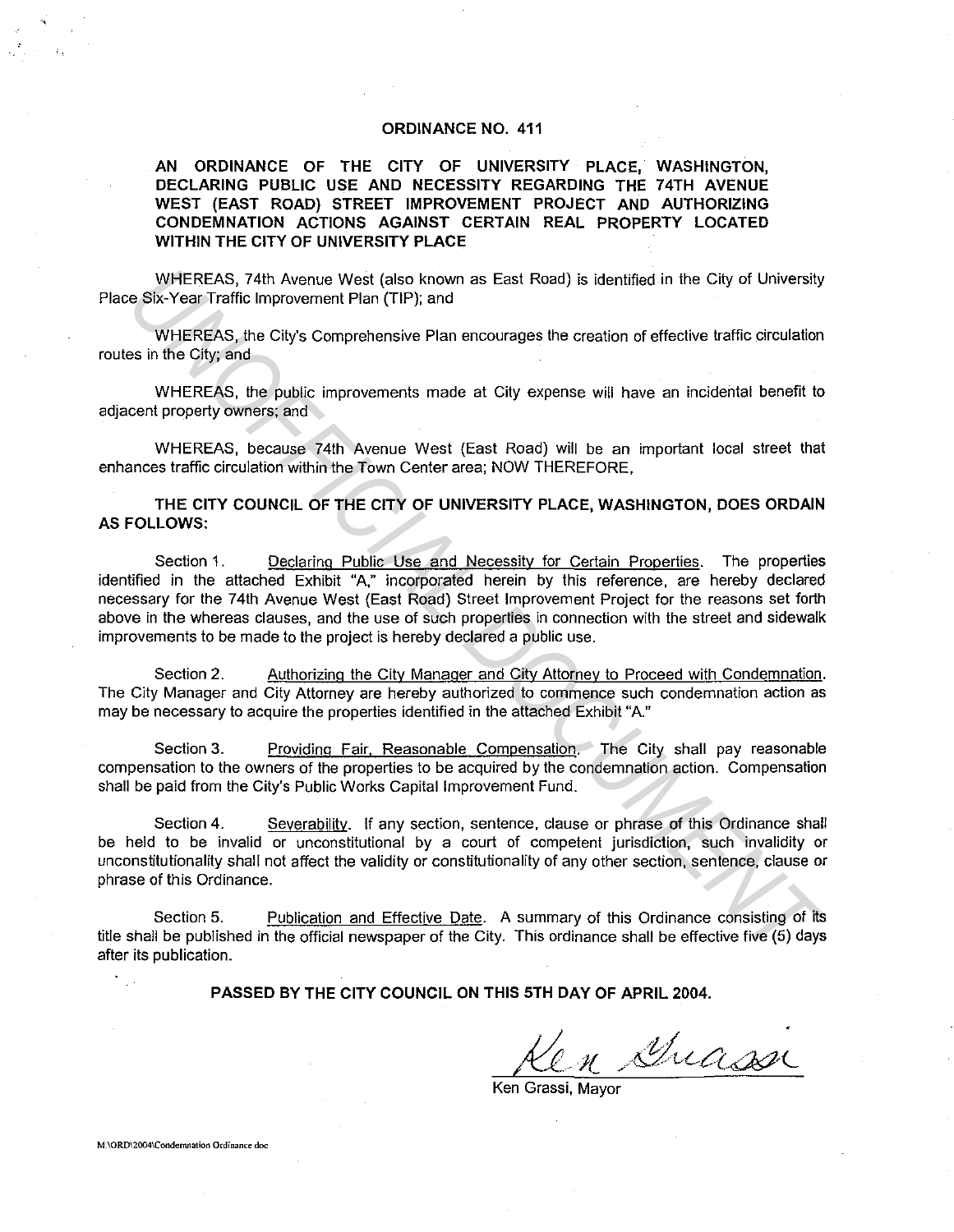ATTEST:

A sat Catrina Craig, City Clerk

# APPROVED AS TO FORM:

JAM ( **M** Timpthy X. Sullivan, City Attorney

Date of Publication: 4/7/04<br>Effective Date: 4/12/04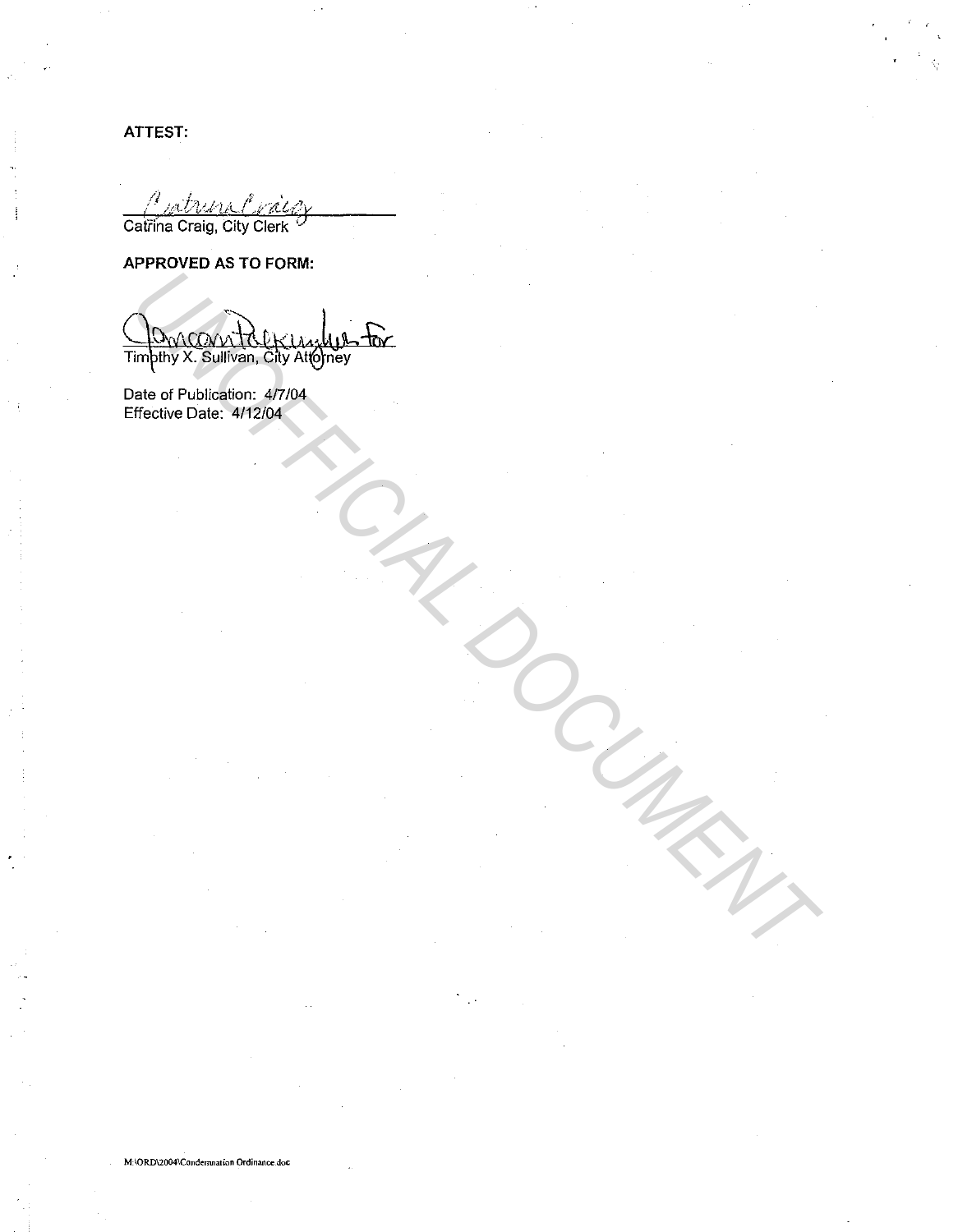# ORDINANCE NO. 411

# EXHIBIT "A" - Property Identified for Condemnation 74TH AVENUE WEST {EAST ROAD) STREET IMPROVEMENT PROJECT ORDINANCE NO. 411<br> **PATH AVENUE WEST (EAST ROAD) STREET IMPROVEMENT PROJECT**<br>
EXPIDEL "A" consists of 16 pages including this cover page.

Exhibit "A" consists of 16 pages including this cover page.

M:\ORD\2004\Condemnation Ordinance doc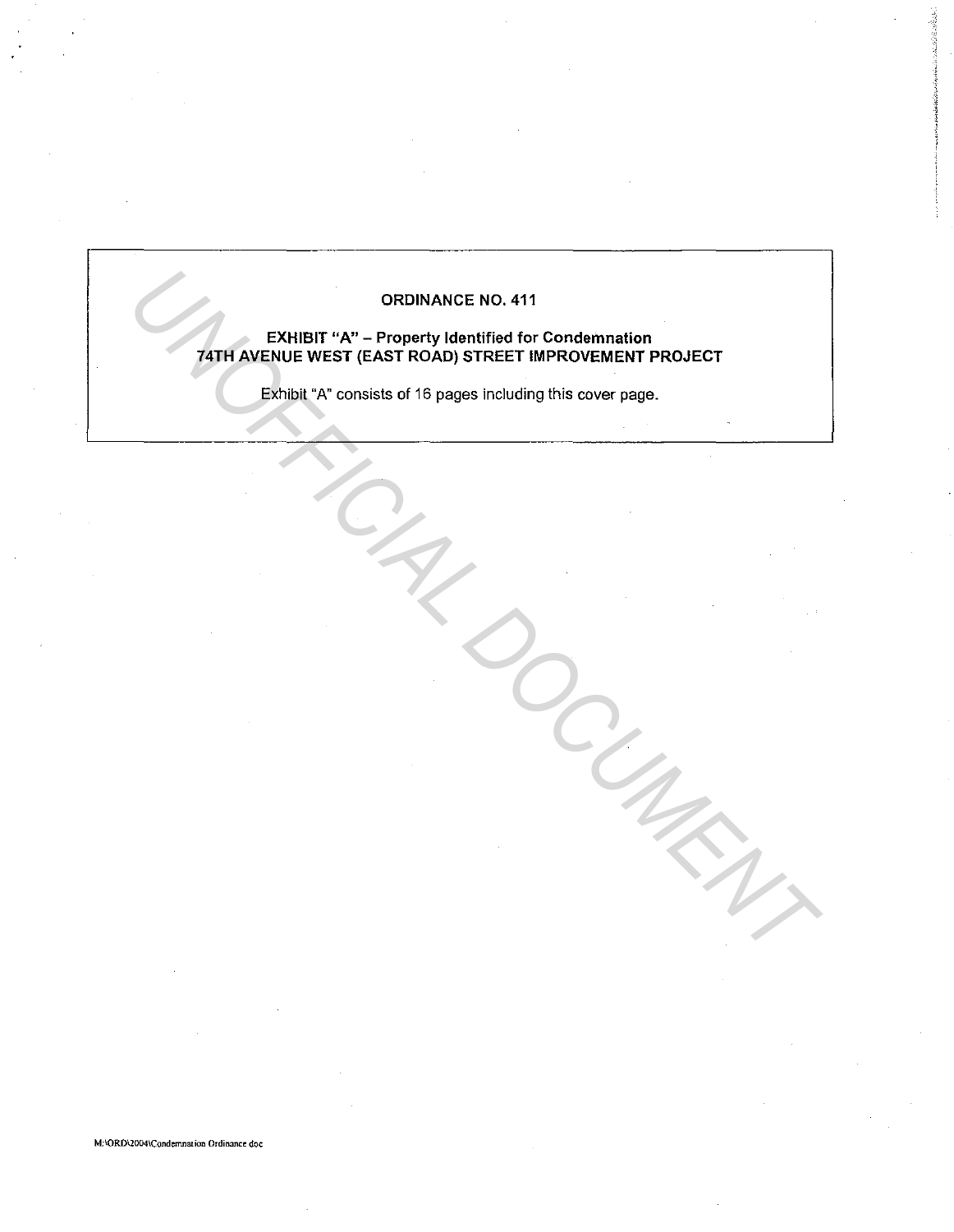### PARCEL 0220151075 74TH AVENUE WEST RIGHT-OF-WAY LEGAL DESCRIPTION

A PARCEL OF LAND LYING WITHIN THE SOUTHWEST QUARTER OF THE SOUTHWEST QUARTER OF THE NORTHEAST QUARTER OF SECTION 15, TOWNSHIP 20 NORTH, RANGE 2 EAST OF THE WILLAMETTE MERIDIAN, CITY OF UNIVERSITY PLACE, PIERCE COUNTY, WASHINGTON, AND MORE SPECIFICALLY DESCRIBED AS FOLLOWS:

COMMENCING AT THE NORTH QUARTER CORNER OF SAID SECTION 15; THENCE SOUTH 00°26'36" WEST ALONG THE NORTH-SOUTH CENTERLINE OF SAID SECTION 1980.20 FEET; THENCE NORTH 89°03'45" EAST 522.14 FEET TO THE POINT OF BEGINNING; THENCE CONTINUE NORTH 89°03'45" EAST 142.12 FEET TO THE EAST LINE OF THE SOUTHWEST QUARTER OF THE SOUTHWEST QUARTER OF THE NORTHEAST QUARTER OF SAID SECTION 15; THENCE SOUTH 00°31 '55" WEST, ALONG SAID EAST LINE, 150.05 FEET; THENCE SOUTH 89°03'45" WEST 94.97 FEET; THENCE NORTH 08°30'59" WEST 48.91 FEET TO THE BEGINNING OF A CURVE CONCAVE SOUTHWESTERLY AND HAVING A RADIUS OF 161.00 FEET; THENCE ALONG THE ARC OF SAID CURVE THROUGH A CENTRAL ANGLE OF 15°28'13" A DISTANCE OF 43.47 FEET; THENCE NORTH 23°59'12" WEST 64.90 TO THE POINT OF BEGINNING. 741H AVERIC DESCRIPTION<br>
LEGAL DESCRIPTION<br>
LEGAL DESCRIPTION<br>
CONTENSITO WITHIN THE SOUTHWEST QUARTER OF THE<br>
DO NORTH, RANGE 2 EAST OF THE WORTHEAST QUARTER NO ERSCRIPTION<br>
DO NORTH, RANGE 2 EAST OF THE WILLAMETTE MERDIA

MFG/Imm

**lf2 8649/docs-rptsflc:galsfstampcd \_ mfgOJ3004**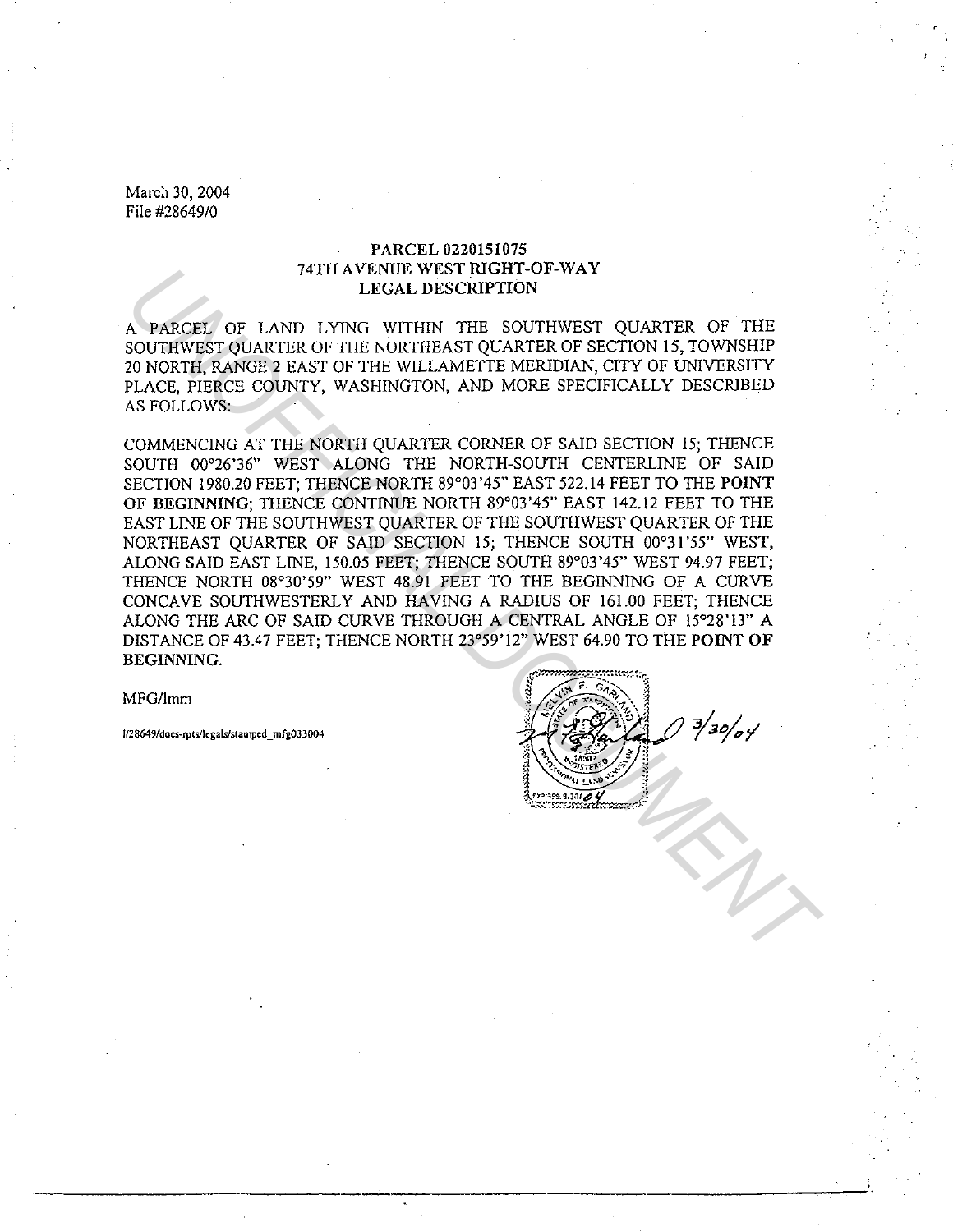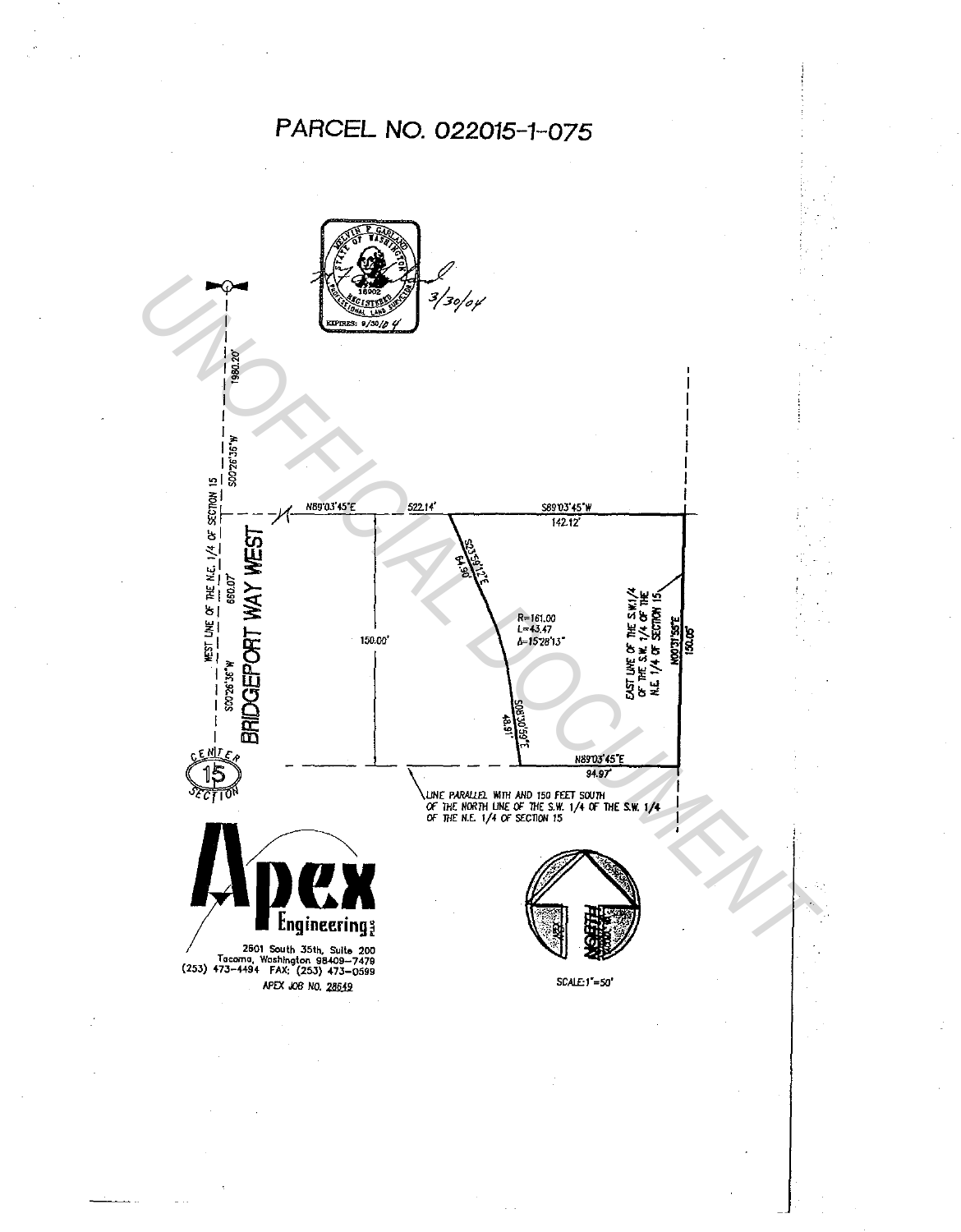### PARCEL 0220151081 74TH AVENUE WEST RIGHT-OF-WAY LEGAL DESCRIPTION

TWO PARCELS OF LAND LYING IN THE SOUTHWEST QUARTER OF THE NORTHEAST QUARTER OF SECTION 15, TOWNSHIP 20 NORTH, RANGE 2 EAST, WILLAMETTE MERIDIAN, CITY OF UNIVERSITY PLACE, PIERCE COUNTY, WASHINGTON, DESCRIBED AS FOLLOWS:

COMMENCING AT THE SOUTHWEST CORNER OF SAID NORTHEAST QUARTER; THENCE NORTH 89°09'33" EAST ALONG THE SOUTH LINE OF SAID NORTHEAST QUARTER A DISTANCE OF 663.21 FEET; THENCE NORTH 00°31'55" EAST 35.01 FEET TO THE NORTH MARGIN OF 40TH STREET WEST AND THE POINT OF BEGINNING; THENCE SOUTH 89°09'33" WEST ALONG SAID NORTH MARGIN A DISTANCE OF 72.08 FEET TO A POINT ON A NON-TANGENT CURVE, CONCAVE NORTHWESTERLY, SAID CURVE HAVING A RADIUS OF 203.50 FEET AND TO WHICH POINT A RADIAL BEARS SOUTH 14°35'10" EAST; THENCE NORTHEASTERLY ALONG THE ARC OF SAID CURVE THROUGH A CENTRAL ANGLE OF 10°50'26" A DISTANCE OF 38.50 FEET TO A POINT OF COMPOUND CURVATURE OF A CURVE CONCAVE NORTHWESTERLY HAVING A RADIUS OF 77.00 FEET; THENCE NORTHEASTERLY ALONG THE ARC OF SAID CURVE THROUGH A CENTRAL ANGLE OF 31°58'33" A DISTANCE OF 42.97 FEET TO A POINT ON A NON-TANGENT CURVE, CONCAVE NORTHWESTERLY, HAVING A RADIUS OF 77.51 FEET AND TO WHICH POINT A RADIAL BEARS SOUTH 56°33'03' EAST; THENCE NORTHEASTERLY ALONG THE ARC OF SAID CURVE THROUGH A CENTRAL ANGLE OF 06°45'40" A DISTANCE OF 9.15 FEET TO THE EAST LINE OF THE SOUTHWEST QUARTER OF THE SOUTHWEST QUARTER OF THE NORTHEAST QUARTER OF SECTION 15; THENCE SOUTH 00°31'55" WEST ALONG SAID EAST LINE A DISTANCE OF 48.07 FEET TO THE POINT OF BEGINNING. LIEGAL DESCRIPTION<br>
TWO PARCELS OF LAND LYNNG IN THE SOUTHWEST QUARTER OF THE NORTHEAST QUARTER OF SECTION IS, TOWNSHIP 20 NORTHEAST PLACE, FIERCE COUNTY, WASHINGTON, DESCRIBED AS POLITONS.<br>
WILLAMETTE MERUDIAN, CITY OF UN

TOGETHER WITH A PARCEL OF LAND LYING WITHIN THE NORTHEAST QUARTER OF SECTION 15, TOWNSHIP 20 NORTH, RANGE 02 EAST OF THE WILLAMETTE MERIDIAN, CITY OF UNIVERSITY PLACE, PIERCE COUNTY, WASHINGTON, AND MORE SPECIFICALLY DESCRIBED AS FOLLOWS:

COMMENCING AT THE SOUTHWEST CORNER OF SAID NORTHEAST QUARTER; THENCE NORTH 89°09'33" EAST ALONG THE SOUTH LINE THEREOF 663.21 FEET TO THE EAST LINE OF THE SOUTHWEST QUARTER OF THE SOUTHWEST QUARTER OF SAID NORTHEAST QUARTER; THENCE NORTH 00°31 '55" EAST ALONG SAID EAST LINE A DISTANCE OF 511.16 FEET TO A LINE PARALLEL WITH AND I50 FEET SOUTH OF THE NORTH LINE OF THE SOUTHWEST QUARTER OF THE SOUTHWEST QUARTER OF THE NORTHEAST QUARTER OF SAID SECTION 15, AND THE **POINT**  OF BEGINNING; THENCE SOUTH 89°03'45" WEST ALONG SAID PARALLEL LINE A

----------------·-------- -··----·---·-·-- -----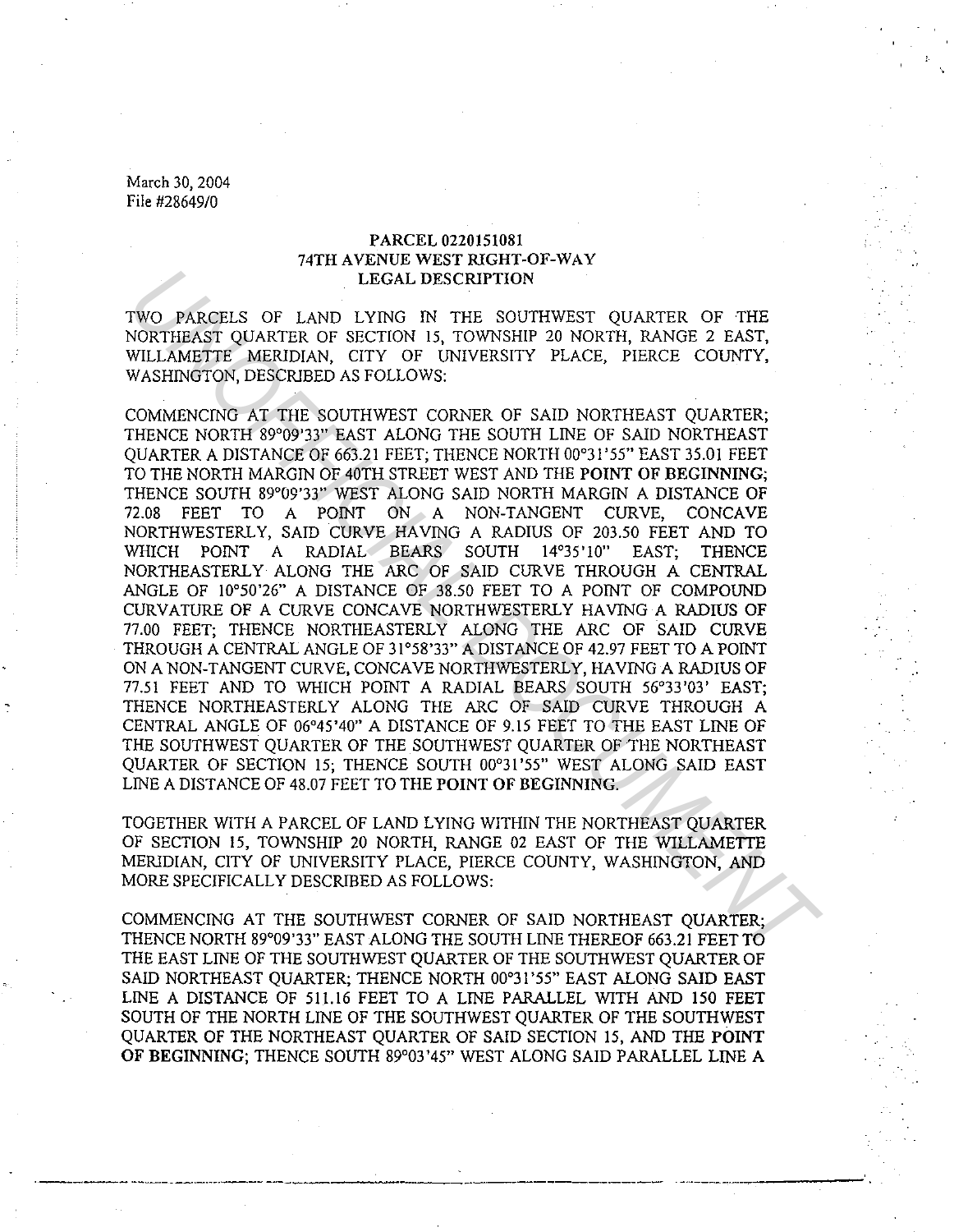DISTANCE OF 94.97 FEET; THENCE SOUTH 08°30'59" EAST 94.84 FEET TO A POINT OF CURVATURE OF A CURVE CONCAVE NORTHEASTERLY, SAID CURVE HAVING A RADIUS OF 417.31 FEET; THENCE SOUTHEASTERLY ALONG THE ARC OF SAID CURVE THROUGH A CENTRAL ANGLE OF 19°04'14" A DISTANCE OF 138.90 FEET TO A POINT OF REVERSE CURVATURE OF A CURVE CONCAVE SOUTHWESTERLY HA YING A RADIUS OF 416.60 FEET; THENCE SOUTHEASTERLY ALONG THE ARC OF SAID CURVE THROUGH A CENTRAL ANGLE OF 14°06'12" A DISTANCE OF 102.55 FEET TO THE EAST LINE OF THE SOUTHWEST QUARTER OF THE SOUTHWEST QUARTER OF THE NORTHEAST QUARTER OF SAID SECTION 15; THENCE NORTH 00°31 '55" EAST ALONG SAID EAST LINE A DISTANCE OF 322.89 FEET TO THE POINT OF BEGINNING. ID CURVE THROUGH A CENTRAL ANGLE OF 14700'LE" A DISTANCE OF 102.53<br>
ET TO THE E AST LINE OF THE SOUTHWEST QUARTER OF SAID SECTION 15, THENCE NORTHWEST<br>
INTER OF THE NORTHEAST QUARTER OF SAID SECTION 15, THENCE NORTHERED TH

### MTW/lmm

**1/28649/docs-rpts/legalslstamped \_ mtw033004** 

| ż, |  |                              |
|----|--|------------------------------|
|    |  |                              |
|    |  | $\rangle$ зо $/$ о $\gamma'$ |
|    |  |                              |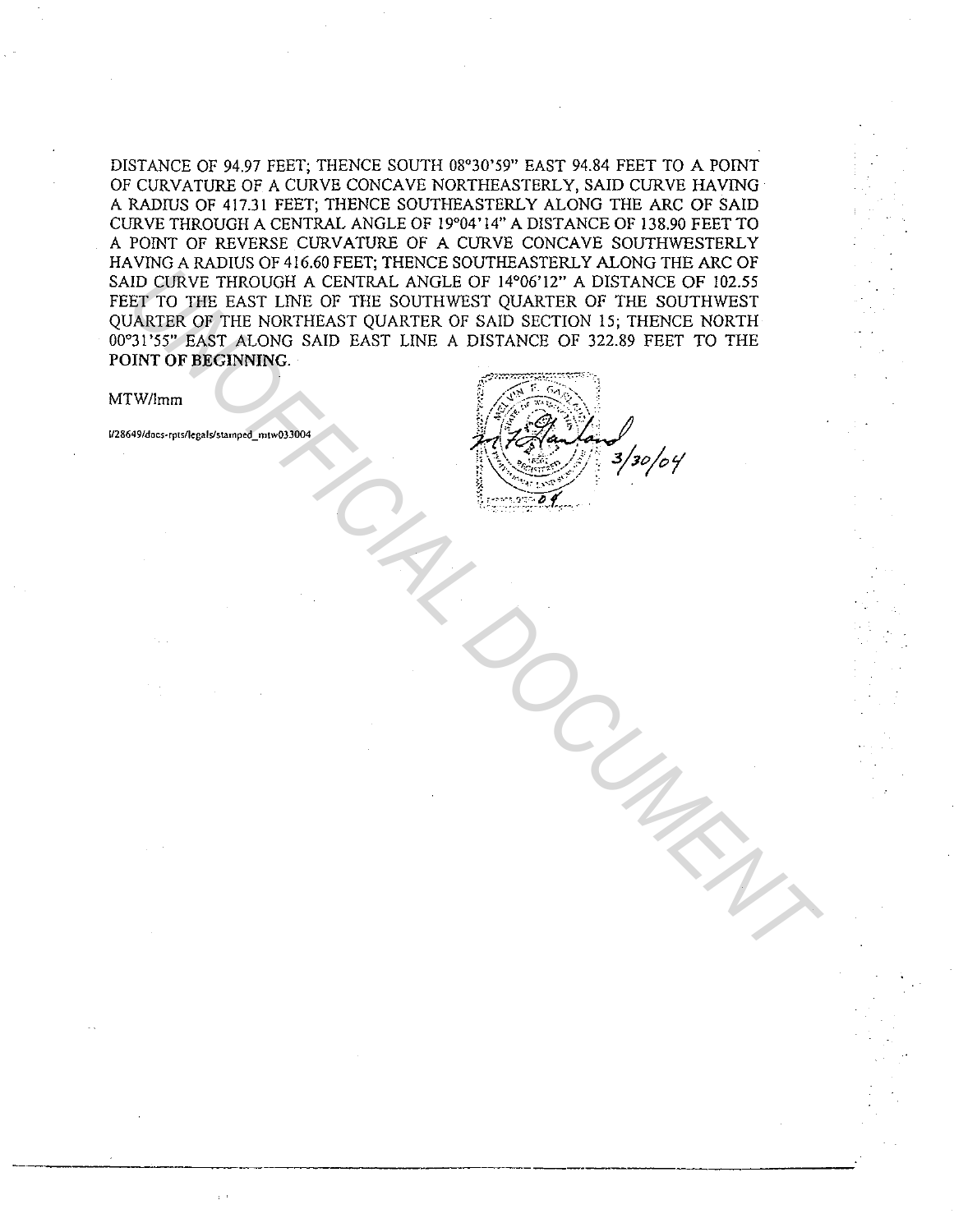### PARCEL 0220151081 74TH A VENUE WEST CONSTRUCTION EASEMENT LEGAL DESCRIPTION

COMMENCING AT THE SOUTHWEST CORNER OF THE NORTHEAST QUARTER OF SECTION 15, TOWNSHIP 20 NORTH, RANGE 2 EAST, WILLAMETTE MERJDIAN, CITY OF UNIVERSITY PLACE, PIERCE COUNTY, WASHINGTON; THENCE NORTH 89°09'33" EAST ALONG THE SOUTH LfNE OF SAID SUBDIVISION A DISTANCE OF 663.21 FEET TO THE EAST LINE OF THE SOUTHWEST QUARTER OF THE SOUTHWEST QUARTER OF THE NORTHEAST QUARTER OF SAID SECTION 15; THENCE NORTH 00°31 '55" EAST ALONG SAID EAST LINE A DISTANCE OF 51!.16 FEET TO A LINE PARALLEL WITH AND 150 FEET SOUTH OF THE NORTH LINE OF THE SOUTHWEST QUARTER OF THE SOUTHWEST QUARTER OF THE NORTHEAST QUARTER OF SAID SECTION 15 ;THENCE SOUTH 89°03'45" WEST ALONG SAID PARALLEL LINE A DISTANCE OF 94.97 FEET TO THE POINT OF BEGINNING; THENCE SOUTH 08°30'59" EAST 94.84 FEET TO A POINT OF CURVATURE OF A CURVE CONCAVE NORTHEASTERLY HAVING A RADIUS OF 417.31 FEET; THENCE SOUTHEASTERLY ALONG THE ARC OF SAID CURVE THROUGH A CENTRAL ANGLE OF 19'04'14" A DISTANCE OF 138.90 FEET TO A POINT OF REVERSE CURVATURE OF A CURVE CONCAVE SOUTHWESTERLY- HAVING A RADIUS OF 416.60 FEET; THENCE SOUTHEASTERLY ALONG THE ARC OF SAID CURVE THROUGH A CENTRAL ANGLE OF 14°06'12" A DISTANCE OF 102.55 FEET TO THE EAST LINE OF THE SOUTHWEST QUARTER OF THE SOUTHWEST QUARTER OF THE NORTHEAST QUARTER OF SAID SECTION 15; THENCE SOUTH 00°31'55" WEST ALONG SAID EAST LINE A DISTANCE OF 105.19 FEET TO A POINT ON A NON-TANGENT CURVE, CONCAVE NORTHWESTERLY, HAVING A RADIUS OF 77.51 FEET AND TO WHICH POINT A RADIAL BEARS SOUTH 63°18'43" EAST; THENCE SOUTHWESTERLY ALONG THE ARC OF SAID CURVE THROUGH A CENTRAL ANGLE OF 06°45'40 A DISTANCE OF 9.15 FEET; THENCE NORTH 57°24'10" WEST l.38 FEET; THENCE NORTH 00°37'43" WEST 25.32 FEET; THENCE SOUTH 89°41'29" WEST 13.21 FEET; THENCE NORTH 01°08'16" WEST 87.52 FEET; THENCE NORTH 25°30'28" WEST 124.53 FEET; THENCE NORTH 00°56'35" WEST 83.95 FEET; THENCE NORTH 22°57'!2" WEST 134.64 FEET TO A LINE PARALLEL WITH AND 150 FEET SOUTH OF THE NORTH LINE OF THE SOUTHWEST QUARTER OF THE SOUTHWEST QUARTER OF THE NORTHEAST QUARTER OF SAID SECTION 15; THENCE NORTH 89°03'45" EAST ALONG SAID PARALLEL LINE A DISTANCE OF 37.5I FEET TO THE POINT OF BEGINNING. LEGAL DESCRIPTION<br>
LEGAL DESCRIPTION<br>
USING AT THE SOUTHWEST CONNER OF THE NORTHEAST QUARTER OF SECTION<br>
PLACE, PIERCE COLNTY, WASHINGTON, THEMCE NORTH B979737 EAST ALONG THE<br>
BOUTHWEST QUARTER OF THE SOUTHWEST QUARTER DET

MTW/lmm

**J/28649/docs-rpls/legals/stamped \_ mlw03J004**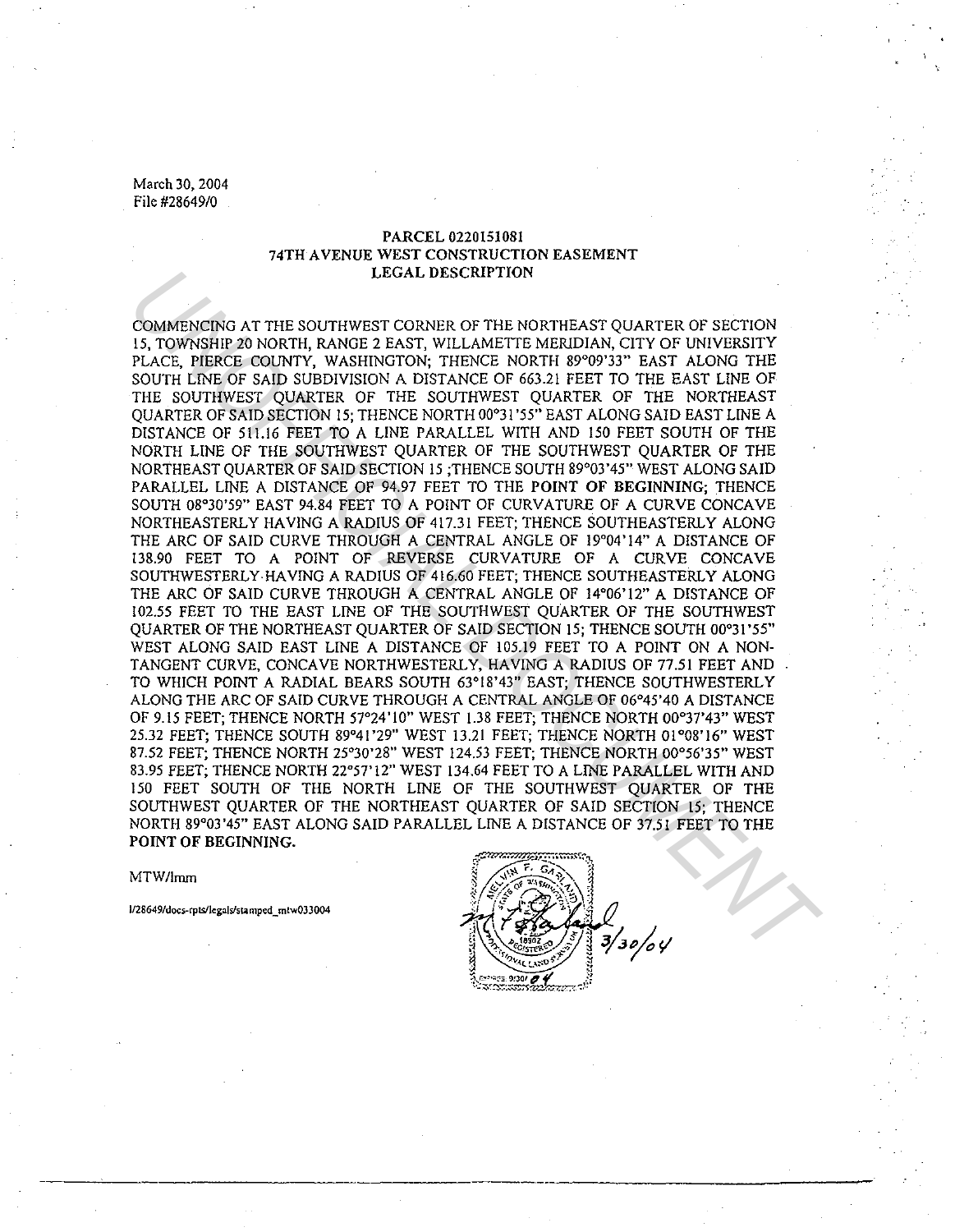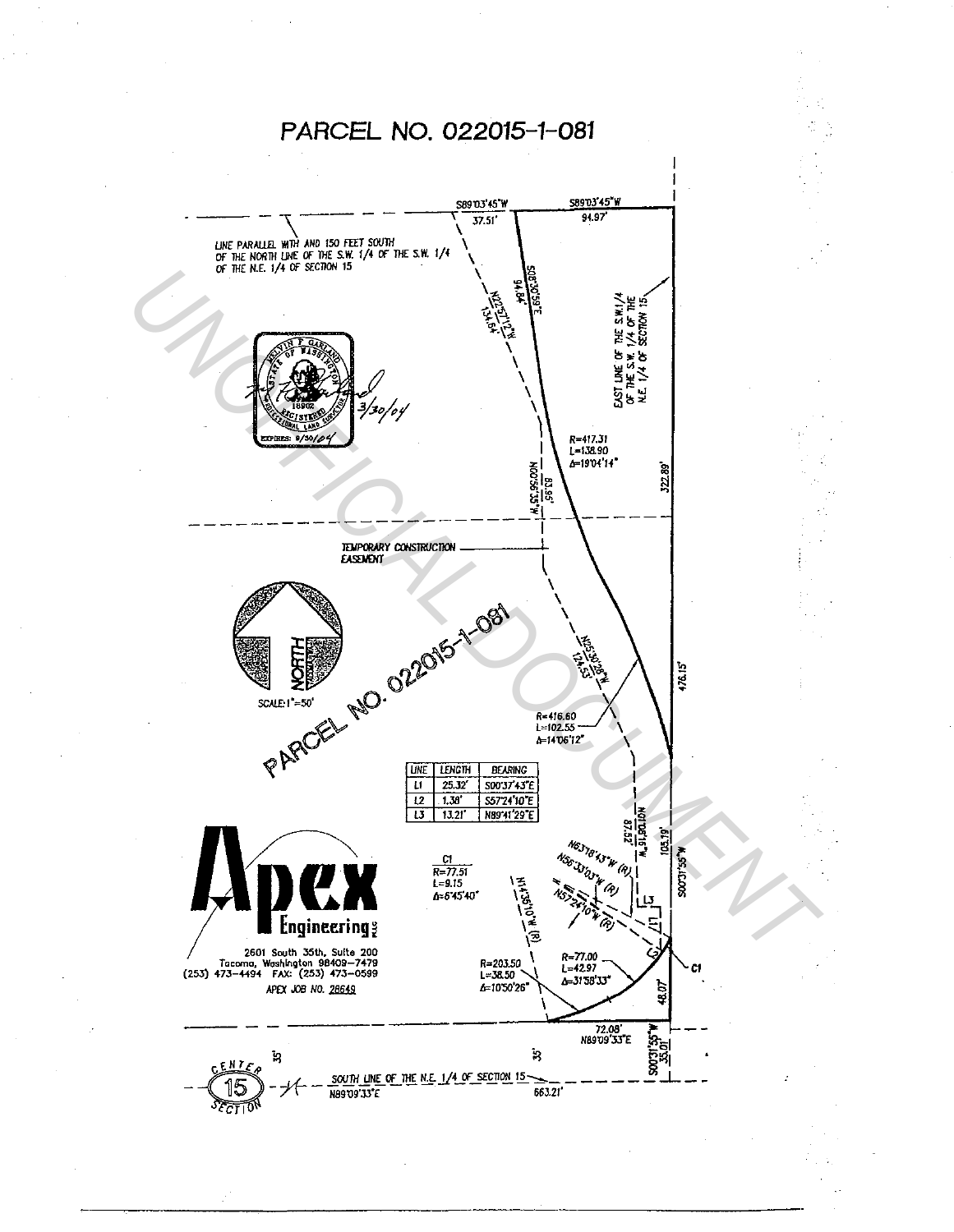# PARCEL NO. 022015-4-103

A PARCEL OF LAND LYING WITHIN THE NORTHWEST QUARTER OF THE SOUTHEAST QUARTER OF SECTION 15, TOWNSHIP 20 NORTH, RANGE 2 EAST, W.M., CITY OF UNIVERSITY PLACE, PIERCE COUNTY, WASHINGTON, SPECIFICALLY DESCRIBED AS FOLLOWS:

COMMENCING AT THE NORTHWEST CORNER OF SAID SUBDIVISION; THENCE NORTH 89'09'33" EAST, ALONG THE NORTH LINE THEREOF, 663.21 FEET TO THE NORTHEAST CORNER OF THE NORTHWEST QUARTER OF SAID SUBDIVISION; THENCE SOUTH 00'31'31" WEST, ALONG THE EAST LINE THEREOF, 45.01 FEET TO A POINT ON THE SOUTH NARGIN OF 40TH STREET WEST, POINT ALSO BEING THE POINT OF BEGINNING; THENCE CONTINUING SOUTH 00'31'31" WEST 11.13 FEET TO A POINT ON A NON-TANGENT CURVE, CONCAVE NORTHEASTERLY, HAVING A RADIUS OF 82.59 FEET AND TO WHICH POINT A RADIAL BEARS SOUTH 26'17'48" WEST; THENCE COUNTER-CLOCKWISE ALONG THE ARC OF SAID CURVE, THROUGH A CENTRAL ANGLE OF 68'05'28" A DISTANCE OF 98.15' TO A POINT ON THE AFORESAID SOUTH MARGIN OF 40TH STREET WEST: THENCE SOUTH 89'09'33" WEST, ALONG SAID SOUTH MARGIN, 91.53 FEET TO THE POINT OF BEGINNING.

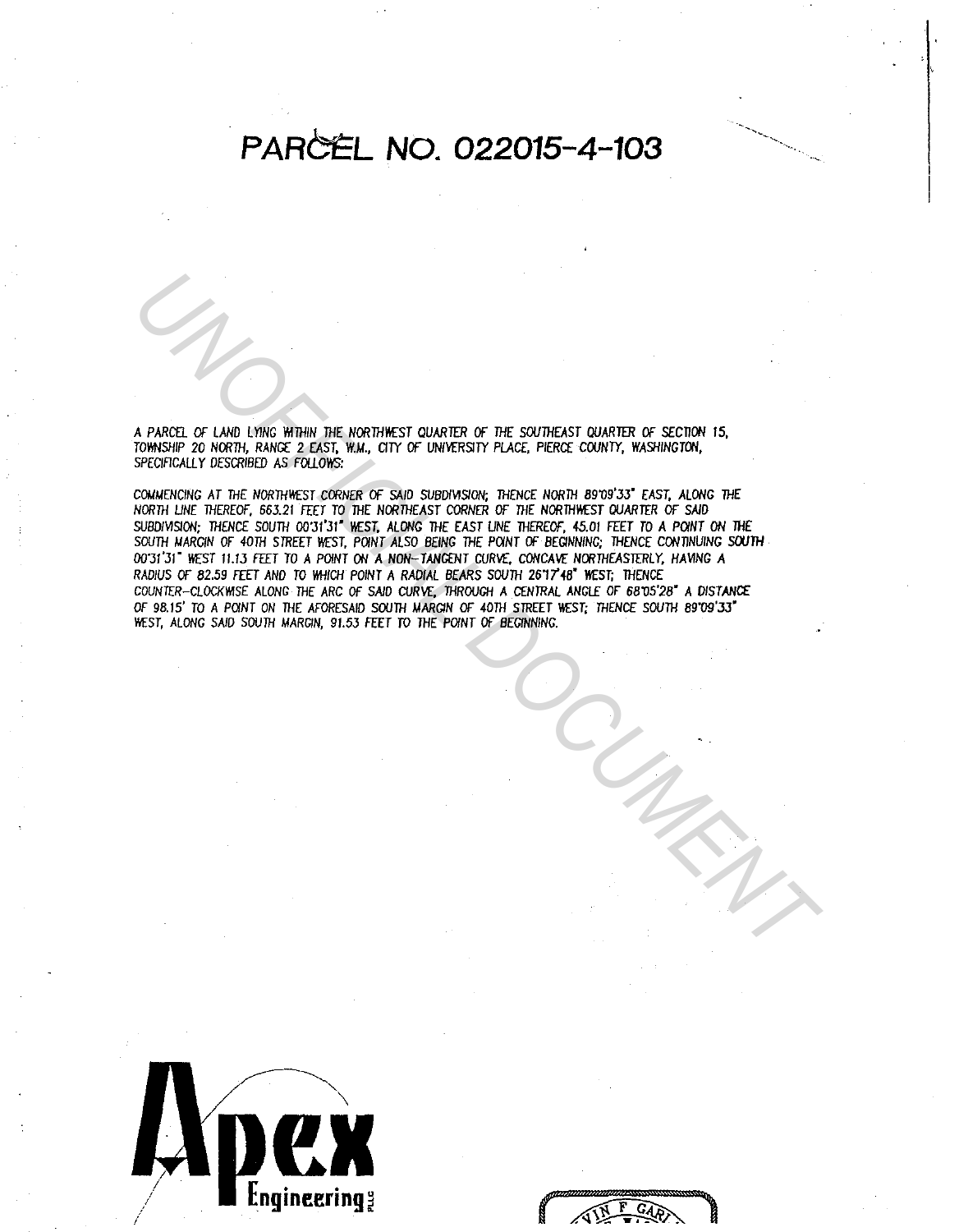# ' **PARCEL NO. 022015-4-107**

A PARCEL *or* LAND Ll1NG Vt!JH/N THE NORTHWEST QUARTER OF THE SOUTHEAST QUARTER *or* SECTION 15, TOVINSH/P 20 NORJH, RANGE 2 EAST, W.M., CITY Of UN/VfRS/TY PLACE, PIERCE COUNTY, WASHINGTON, SPECIFICALLY DESCRIBED AS FOLLOWS:

COMMENCING AT THE NORTHWEST CORNER OF SAID SUBDIVISION; THENCE NORTH 89'09'33" EAST, ALONG THE NORTH LINE THEREOF, 663.21 FEET TO THE NORTHEAST CORNER OF THE NORTHWEST QUARTER OF SAID SUBDIVISION; THENCE SOUTH 00'31'31" WEST, ALONG THE EAST LINE THEREOF, 35.01 FEET TO A POINT ON THE SOUTH MARGIN OF 40TH STREET WEST, POINT ALSO BEING THE POINT OF BEGINNING; THENCE CONTINUING SOUTH 00'31'31" WEST 21.13 FEET TO A POINT ON A NON-TANGENT CURVE, CONCAVE NORTHEASTERLY, HAVING A RADIUS OF 82.59 FEET AND TO WHICH POINT A RADIAL BEARS SOUTH 26'17'48" WEST; THENCE CLOCKWISE ALONG THE ARC OF SAID CURVf, THROUGH A CENTRAL ANGLE OF 13"32'04" A DISTANCE Of 19.51' TO A POlNT ON A NON-TANGENT REVERSE CURVE, CONCAVE SOUTHWESTERLY, HAVING A RADIUS OF 33.51 FEET AND TO WHICH POINT A RADIAL BEARS NORTH 40'41'53" EAST; THENCE COUNTER-CLOCKWISE ALONG THE ARC OF SAID CURVE, JHROUGH A CENTRAL ANGLE OF 1116'54" A DISTANCE Of 6.60 FEET TO A POlNT ON A NON-TANGENT COMPOUND CURVE, CONCAVE SOUTHWESTERLY, HAVING A RADIUS OF 133.50 FEET AND TO WHICH POINT A RADIAL BEARS NORTH 29'JJ'32" EAST; THENCE COUNTER-CLOCKWISE ALONG THE ARC OF SAID CURVE, THROUGH A CENTRAL ANGLE OF 5'58'13" A DISTANCE OF 13.91 FEET TO A POINT ON SAID SOUTH MARGIN OF 40TH STREET WEST; THENCE NORTH 89'09'33" EAST, ALONG SAID SOUTH MARGIN, 34.34 FEET TO THE POINT OF BEGINNING. **PARKEL OF LAND LYDE WE THEN INCREASED CONVERSE OF SOMEONER CONFIRM OF SCIENCIAL DESCRIPTIONS CONFIDENT IS SECTON<br>
MINGHIP 20 NORTH, RAWGE 2 FAST, WAL, CITY OF UNIVERSITY PLACE, PERCE CONFIT, WASHROTON, 15,<br>
MINGHIPS 20 NO** 

 $\widehat{N}$   $\widehat{F}$   $\widehat{G}$  $\widehat{R}$ 

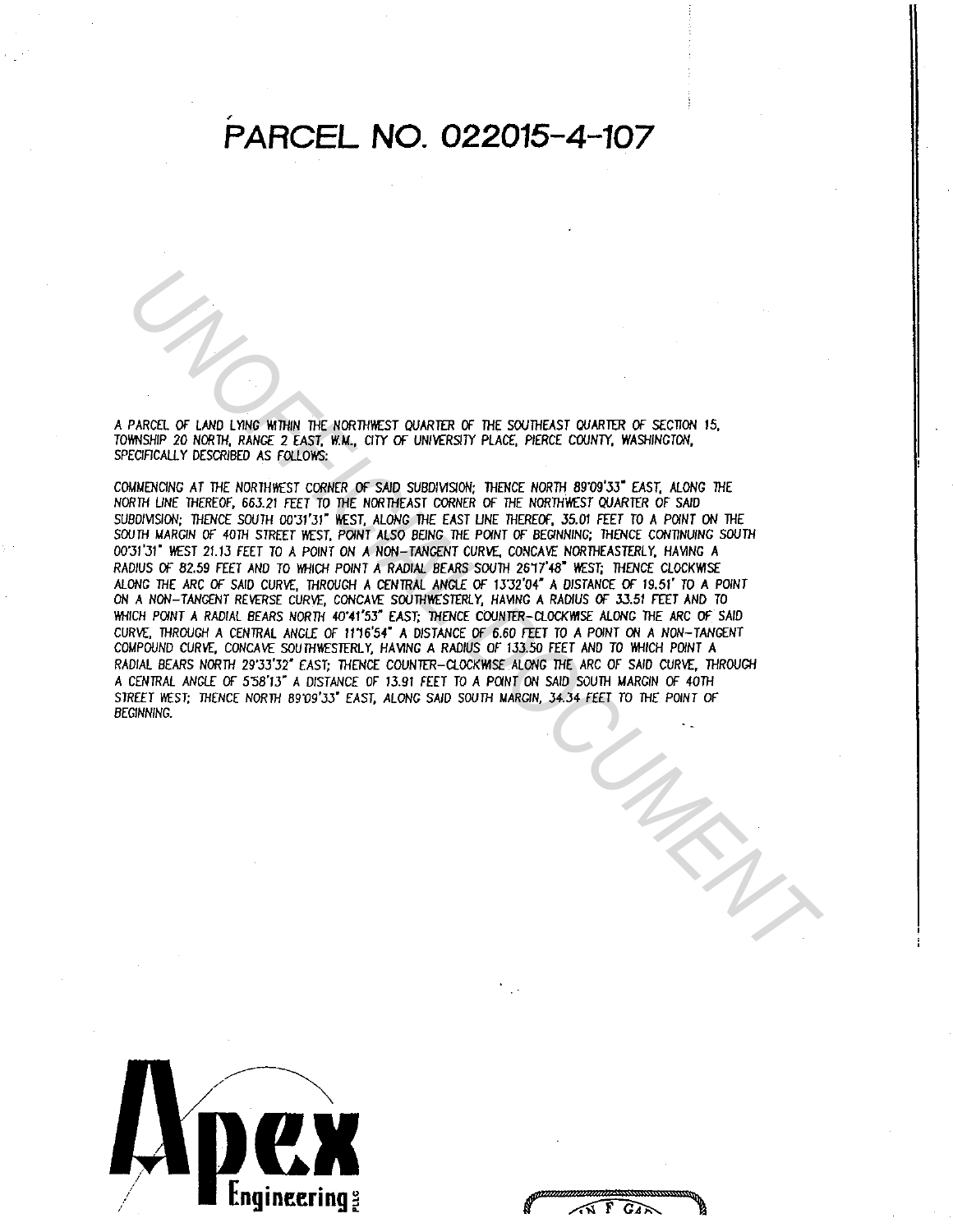### PARCEL 0220151176 74TH AVENUE WEST RIGHT-OF-WAY LEGAL DESCRIPTION

BEGINNING AT THE SOUTHWEST CORNER OF THE HIDDENWOOD WEST CONDOMINIUM AS SHOWN ON THE MAP THEREOF, RECORDED UNDER AUDITOR'S FEE NUMBER 2798544, RECORDS OF PIERCE COUNTY, WASHINGTON; THENCE ALONG THE WEST LINE THEREOF NORTH 00°31 '55" EAST 103.86 FEET TO A POINT ON A NON-TANGENT CURVE, CONCAVE NORTHEASTERLY, HAVING A RADIUS OF 366.82 FEET AND TO WHICH POINT A RADIAL BEARS SOUTH 65°37'15" WEST; THENCE ALONG THE ARC OF SAID CURVE THROUGH A CENTRAL ANGLE OF 02°55'48" A DISTANCE OF 18.75 FEET TO THE BEGINNING OF A REVERSE CURVE CONCAVE SOUTHWESTERLY AND HAVING A RADIUS OF 467.09 FEET; THENCE ALONG THE ARC OF SAID CURVE THROUGH A CENTRAL ANGLE OF 11°25'16" A DISTANCE OF 93.11 FEET TO THE SOUTH LINE OF THE AFOREMENTIONED HIDDENWOOD WEST CONDOMINIUM; THENCE ALONG SAID SOUTH LINE SOUTH 89°07'35" WEST 43.36 FEET TO THE POINT OF BEGINNING. LEGAL DESCRIPTION<br>
DESCRIPTION AT THE SOUTHWEST CONNECTOR CONDUCTION AS SHOWN ON THE MAP THEREOF, RECORDED UNDER AUDITOR'S FEE NUMBER 2798544, RECORDIS OF PIENCE COUNTY, WASHINGTON;<br>
THENCE ALONG THE MAP TIME REPLIGATION F

MFG/Imm

**U28649/docs-rpts/legals/stampcd \_ mfg03J004**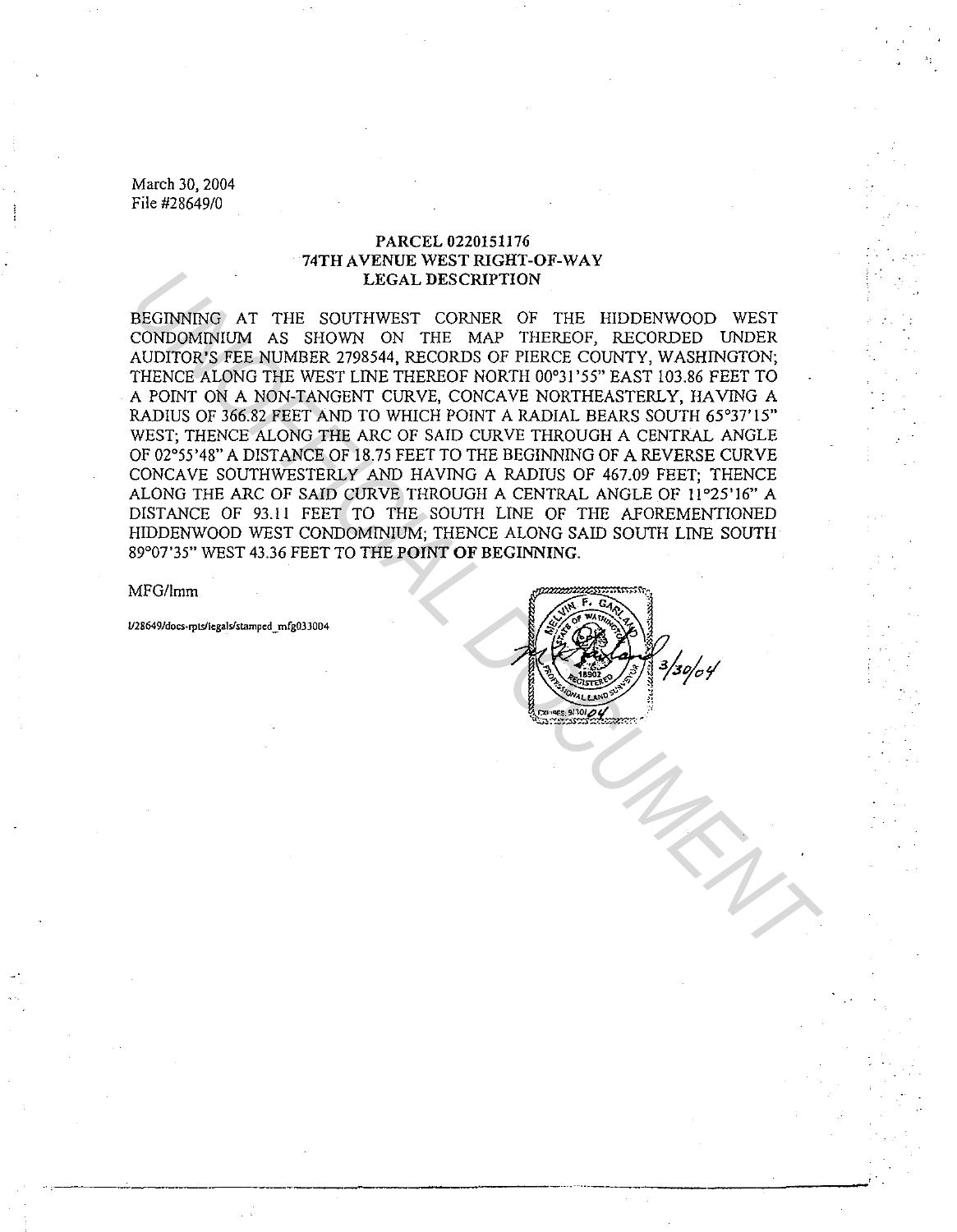### PARCEL 0220151176 74TH A VENUE WEST CONSTRUCTION EASEMENT LEGAL DESCRIPTION

A STRIP OF LAND 5.00 FEET IN WIDTH LYING WESTERLY OF THE FOLLOWING DESCRIBED LINE:

COMMENCING AT THE SOUTHWEST CORNER OF HIDDENWOOD WEST CONDOMINIUM AS SHOWN ON THE PLAT THEREOF, RECORDED UNDER AUDITOR'S FEE NUMBER 2798544, RECORDS OF PIERCE COUNTY, WASHINGTON; THENCE NORTH 89°07'35" EAST ALONG THE SOUTH LINE THEREOF 48.53 FEET TO A POINT ON A NON-TANGENT CURVE, CONCAVE SOUTHEASTERLY, HAVING A RADIUS OF 472.09 FEET AND TO WHICH POINT A RADIAL BEARS NORTH 74°16'32" EAST; THENCE NORTHERLY AND COUNTERCLOCKWISE ALONG THE ARC OF SAID CURVE THROUGH A CENTRAL ANGLE OF 11°35'01" A DISTANCE OF 95.45 FEET TO THE BEGINNING OF A REVERSE CURVE, CONCAVE NORTHEASTERLY, AND HAVING A RADIUS OF 361.82 FEET; THENCE ALONG THE ARC OF SAID CURVE, THROUGH A CENTRAL ANGLE OF 04°41'33" A DISTANCE OF 29.63 FEET TO THE TERMINUS OF THIS LINE DESCRIPTION. TRIP OF LAND 5.00 FEET IN WIDTH LYING WESTERLY OF THE FOLLOWING<br>
CORIBBIO LINE:<br>
MAENCING AT THE SOUTHWEST CORNER OF HIDDENWOOD WEST<br>
DIOMINION AS SHOWN ON THE PLAT THEREOF, RECORDED UNDER<br>
DITOR'S FEE NUMBER 2798544, RECO

THE SOUTHWESTERLY LINE OF SAID EASEMENT IS TO BE SHORTENED TO REMAIN WITHIN THE BOUNDARIES OF THE AFOREMENTIONED HIDDENWOOD WEST CONDOMINIUM.

MFG/lmm

lfl 86 **49/docs-rptsllcgalslstanoed \_ mfg033004** 

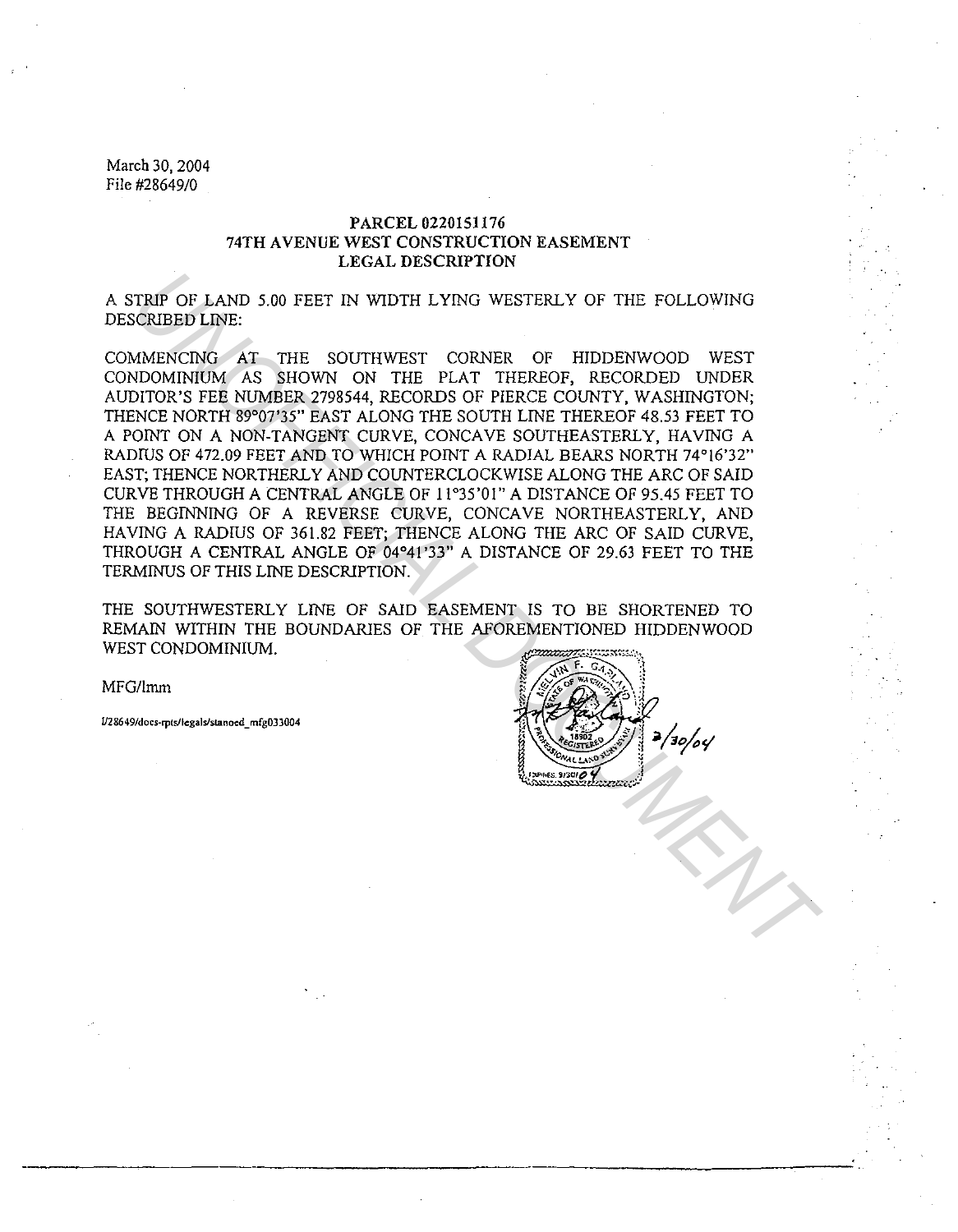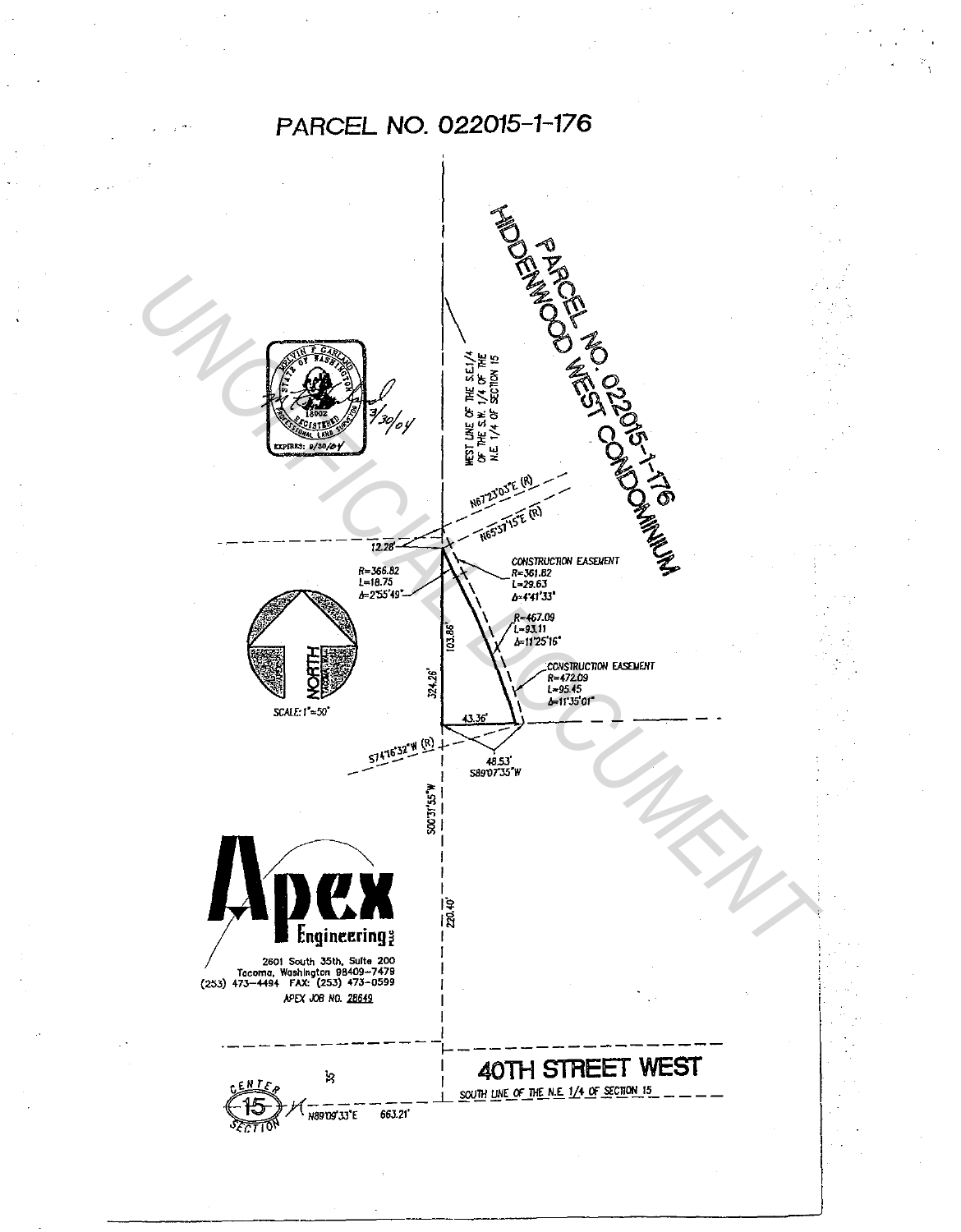### PARCEL 0220151188 74TH AVENUE WEST RIGHT-OF-WAY LEGAL DESCRIPTION

A PARCEL OF LAND LYING WITHIN THE NORTH HALF OF THE SOUTH HALF OF THE NORTHWEST QUARTER OF THE NORTHEAST QUARTER OF SECTION 15, TOWNSHIP 20 NORTH, RANGE 2 EAST OF THE WILLAMETTE MERIDIAN, CITY OF UNIVERSITY PLACE, PIERCE COUNTY, WASHINGTON, AND MORE SPECIFICALLY DESCRIBED AS FOLLOWS:

COMMENCING AT THE NORTH QUARTER CORNER OF SAID SECTION 15; THENCE SOUTH 00°26'36" WEST ALONG THE NORTH-SOUTH CENTERLINE OF SAID SECTION 660.07 FEET; THENCE NORTH 88°52'!3" EAST 390.16 FEET TO THE POINT OF BEGINNING; THENCE CONTINUE NORTH 88°52'13" EAST 54.43 FEET; THENCE SOUTH 34°52'53" EAST 5.91 FEET TO A POINT ON A NON-TANGENT CURVE CONCAVE WESTERLY, HAVING A RADIUS OF 495.00 FEET AND TO WHICH POINT A RADIAL BEARS NORTH 70°01'09" EAST; THENCE ALONG THE ARC OF SAID CURVE THROUGH A CENTRAL ANGLE OF 34°57'30" A DISTANCE OF 302.02 FEET TO THE BEGINNING OF A COMPOUND CURVE CONCAVE WESTERLY AND HAVING A RADIUS OF 829.50 FEET; THENCE ALONG THE ARC OF SAID CURVE THROUGH A . CENTRAL ANGLE OF 02°00'39" A DISTANCE OF 29.11 FEET; THENCE SOUTH 88°55'05" EAST 44.32 FEET; THENCE NORTH 00°26'36" EAST 210.47 FEET TO THE BEGINNING OF A CURVE CONCAVE WESTERLY AND HAVING A RADIUS OF 151.26 FEET; THENCE ALONG THE ARC OF SAID CURVE THROUGH A CENTRAL ANGLE OF 21°58'50" A DISTANCE OF 58.03 FEET TO THE BEGINNING OF A REVERSE CURVE CONCAVE EASTERLY AND HAVING A RADIUS OF 151.26 FEET; THENCE ALONG THE ARC OF SAID CURVE THROUGH A CENTRAL ANGLE OF 21°57'39" A DISTANCE OF 57.98 FEET; THENCE NORTH 00°25'51" EAST 6.13 FEET TO THE POINT OF BEGINNING. **PARCEL OF LAND LYING WITHIN THE NORTH HALF OF THE SOUTH HALF OF THE SOUTH HALF OF THE NORTHWEST CUARTER OF THE WILLAWETER OF SECTION 15, THENCE COUNTY, WASHINGTON, AND MORE SPECIFICALLY TO EXCISE TO FIGACIST PLACE. PHERCE** 

MFG/Imm

**l/28649/docs-rpts/legals/stamped\_mfg033004**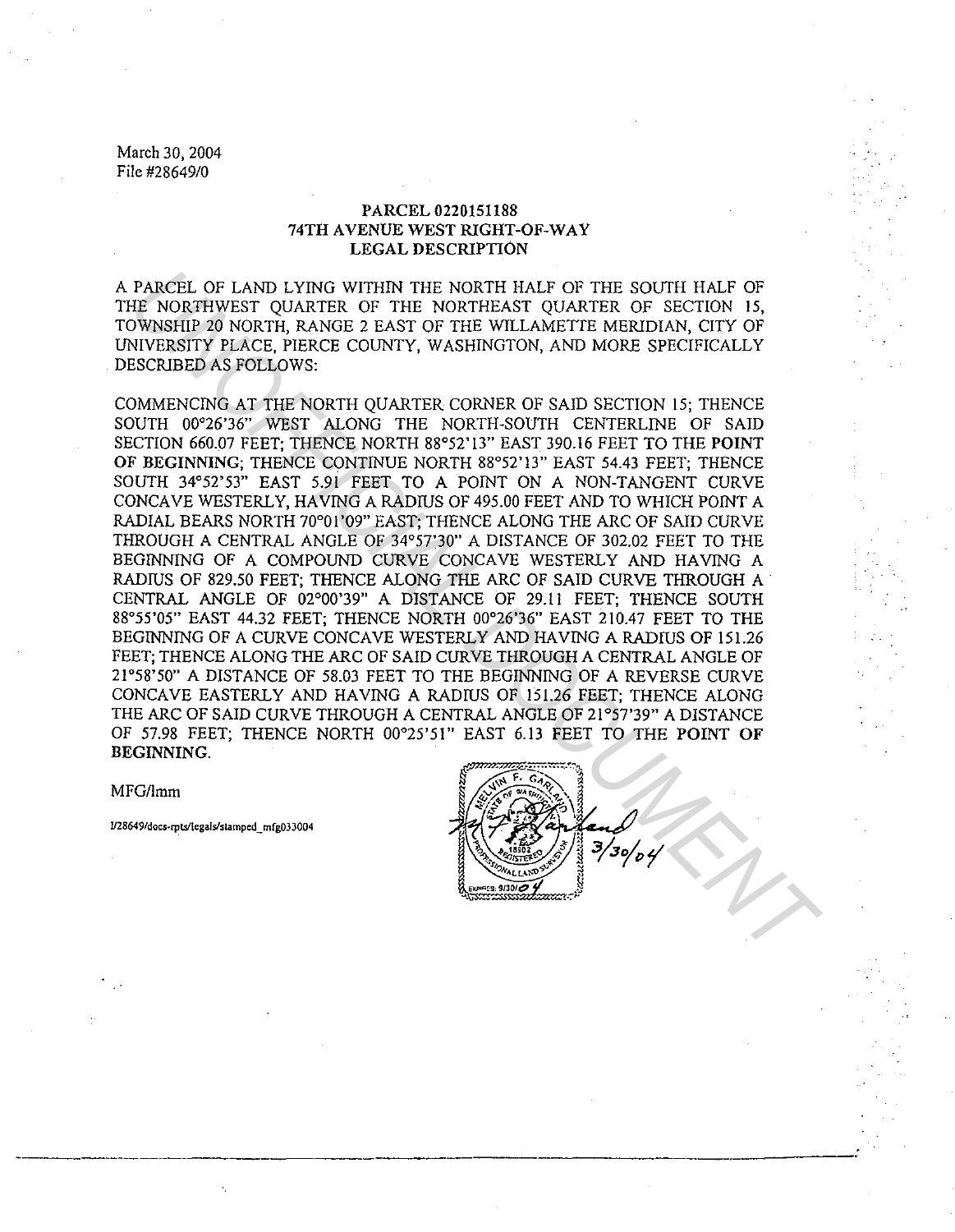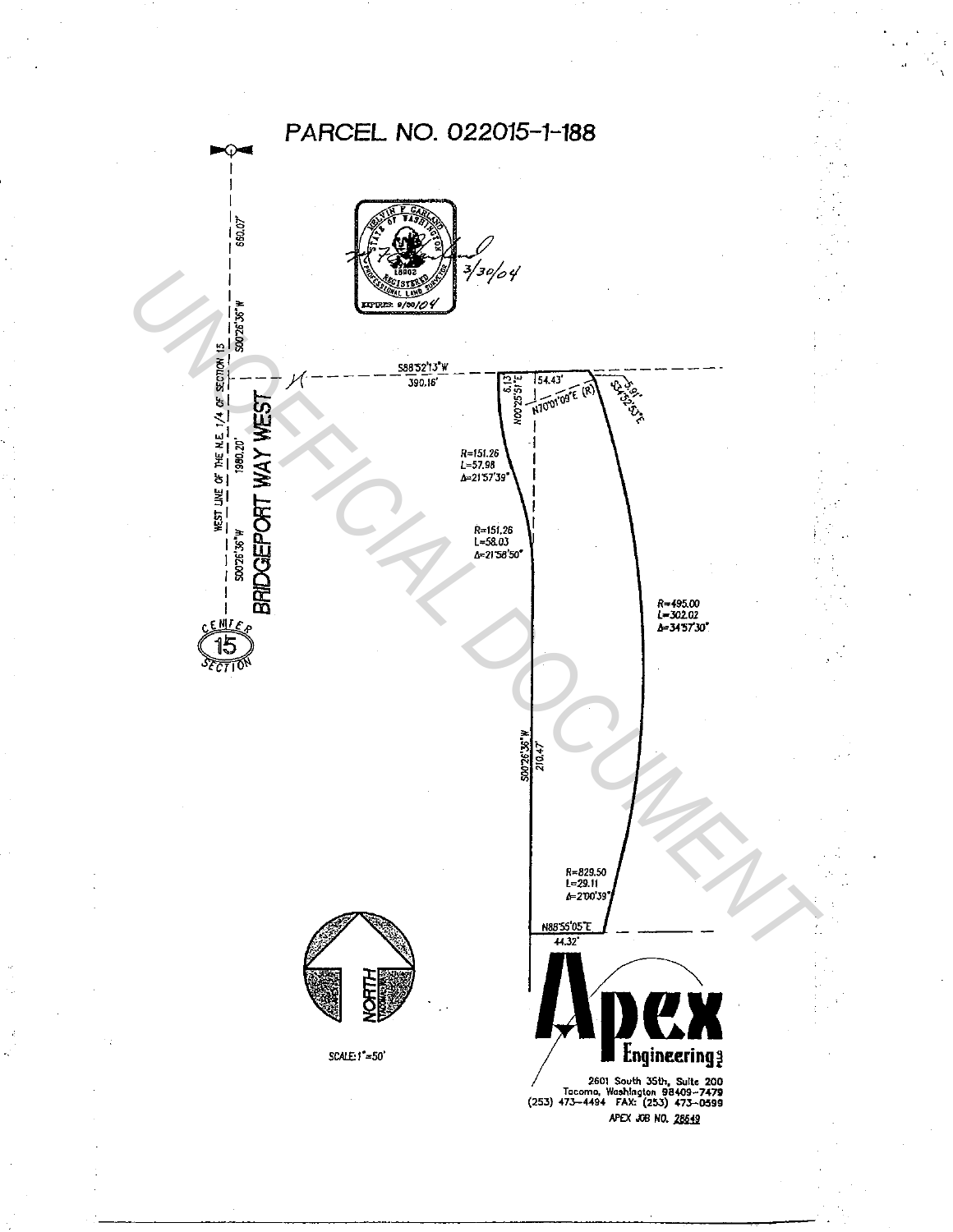### PARCEL NO. 022015-1-198

December IO, 2003 File # 2864910



## UNIVERSITY PLACE APARTMENT RIGHT-OF-WAY TAKE LEGAL DESCRIPTION

COMMENCING AT THE NORTH QUARTER CORNER OF SECTION 15, TOWNSHIP 20 NORTH, RANGE 2 EAST, WILLAMETTE MERIDIAN CITY OF UNIVERSITY PLACE, PIERCE COUNTY, WASHINGTON; THENCE NORTH 88°46'22" EAST ALONG THE NORTH LINE OF SAID SECTION 15, A DISTANCE OF 345.00 FEET; THENCE SOUTH 01°13'38" EAST 118.85 FEET TO A POINT OF CURVATURE OF A CURVE CONCAVE EASTERLY AND HAVING A RADIUS OF 332.10 FEET; THENCE SOUTHERLY ALONG THE ARC OF SAID CURVE THROUGH A CENTRAL ANGLE OF 11°29'22" A DISTANCE OF 66.60 FEET TO A POINT LYING 185.00 FEET SOUTHERLY FROM WHEN MEASURED AT RIGHT ANGLES TO THE NORTH LINE OF SAID SECTION 15, BEING THE POINT OF BEGINNING; THENCE NORTH 88°46'22" WEST 8.35 FEET TO A POINT LYING SOUTH 01°13'38" EAST FROM A POINT ON THE NORTH LINE OF SAID SECTION 15 LYING 360.00 FEET EASTERLY FROM SAID NORTH QUARTER CORNER; THENCE NORTH 01°13'38" WEST 55.00 FEET TO A POINT LYING 130.00 FEET SOUTHERLY FROM WHEN MEASURED AT RIGHT ANGLES TO THE NORTH LINE OF SAID SECTION IS; THENCE NORTH 88°46'22" EAST 32.08 FEET; THENCE SOUTH 01°50'39" EAST 115.97 FEET TO A POINT ON A NON-TANGENT CURVE CONCAVE WESTERLY HAVING A RADIUS OF 400.81 FEET AND TO WHICH POINT A RADIAL BEARS SOUTH 77°14'32" WEST; THENCE SOUTHERLY ALONG THE ARC OF SAID CURVE, THROUGH A CENTRAL ANGLE OF 13°11 '20", A DISTANCE OF 92.26 FEET; THENCE SOUTH 00°25'52" WEST A DISTANCE OF 322.81 FEET TO THE SOUTH LINE OF THE NORTHWEST QUARTER OF THE NORTHWEST QUARTER OF THE NORTHEAST QUARTER OF SAID SECTION 15; THENCE SOUTH 88°52'16" WEST ALONG SAID SOUTH LINE A DISTANCE OF 21.01 FEET; THENCE NORTH 00°25'52" EAST 323.38 FEET TO A POINT OF CURVATURE OF A CURVE CONCAVE SOUTHWESTERLY, SAID CURVE HAVING A RADIUS OF 305.28 FEET; THENCE NORTHERLY ALONG THE ARC OF SAID CURVE THROUGH A CENTRAL ANGLE OF 20°50'43" A DISTANCE OF 111.07 FEET TO A POINT OF REVERSE CURVATURE OF A CURVE CONCAVE NORTHEASTERLY HAVING A RADIUS OF 332.10 FEET; THENCE NORTHERLY ALONG THE ARC OF SAID CURVE THROUGH A CENTRAL ANGLE OF 7°40'56" A DISTANCE OF 44.53 FEET TO THE POINT OF BEGINNING. LEGAL DESCRIPTION<br>
MONARCONG AT THE NORTH QUARTER CORNER OF SECTION 15,<br>
OWNISHIP 20 NORTH, RANGE 2 EAST, WILLAMETTE MERIDIAN CITY OF<br>
NIVERSITY PLACE, PIERCE COUNTY, WASHINGTON, THENCE NORTHE<br>
FRASIO FEET; THENCE SOUTH OF

U286491Docs-Rpts/l.cgal/Srampcdr\_ mw 121003